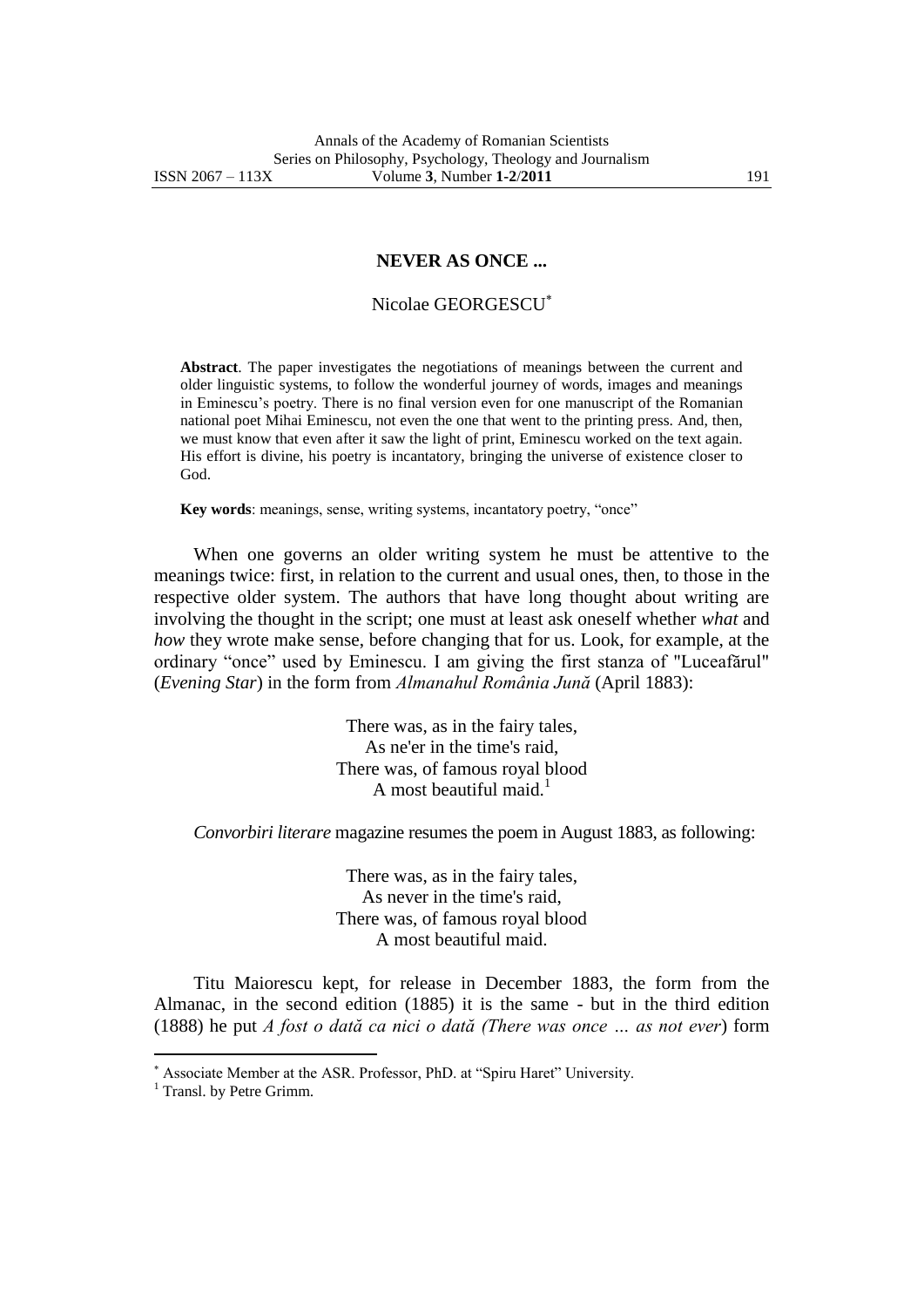that he then abandoned. (It is not difficult to understand why he dropped it: when resuming the term, in the girl"s words, he had: N"oi merge nici odată (I will ne"ver go), so he also intended to correct here: *o dată* (using "once"*)*, but the proofreader misunderstood and this is how the mistake *Noi merge* (We shan"t go) appeared instead of *N'oi merge (I will not go)*; but usually around Maiorescu's corrections, new typographical errors appear. So, in the fourth edition he gave it up.) The publishers after him oscillated between never (*niciodată*) and *nici odată (ne'er)*. Today the text is like this, according to Perpessicius:

> There was, as in the fairy tales, As never in the time's raid, There was, of famous royal blood A most beautiful maid.

In the first edition of 1939, Perpessicius had nothing after the first verse, against the whole tradition up to him, but then he returned to the form adorned with commas – that in fact C. Botez (1930) had set.

As to the manuscripts, they do not clarify too much, "Evening Star" laboratory being extremely broad. We find somewhere "A fost odată can "n poveşti, / A fost ca nici odată" - *There was, once, as in the fairy tales/ There was, as ne'er ever*(Ms. 2277, 132, correlated with "N" oiu merge nici odată" – *I will ne'er go*), it is the same in Ms. 2275, 39, as in *The Legend of the Evening Star*  (Ms. 2261, 198, dated April 10, 1882 by the poet) we find "A fost odată ca "n poveşti / A fost ca nici o dată" - *There was, once, as in the fairy tales/ As not ever/once in the time's raid*, but correlated with "N'oiu merge nici odată" – *I will ne'er go*. Throughout the manuscript the punctuation is white - whether there are drafts or it is left aside on purpose (probably in order to be completed on the final text systemically) - so that we can only attribute to the author himself for sure the comma from the *Almanac* or the full stop from *Convorbiri* after the first verse. Once again: the one who deludes himself with the illusion that the manuscripts solve the most editorial problems is wrong – they rather give suggestions. For not (even) a poem by Eminescu do we have the final manuscript, the one given to printing. And, to be even more reassured about this, there is one thing we also have to know: even after printing the poet intervened on the text (see the case of *Letter III*, published in *Convorbiri literare* and then in *Timpul*). I have shown elsewhere that, in extreme cases for typographical errors interrupted the printing of literary talks, due to typographic mistakes, the printing process of *Convorbiri literare* used to be interrupted, and the correction was made and then it printing was resumed. (There are copies of the magazine, the same issue, which differ: some have the printing mistake, others do).

So, also regarding the first verses of the *Evening Star*, again the editors should observe the authorial will.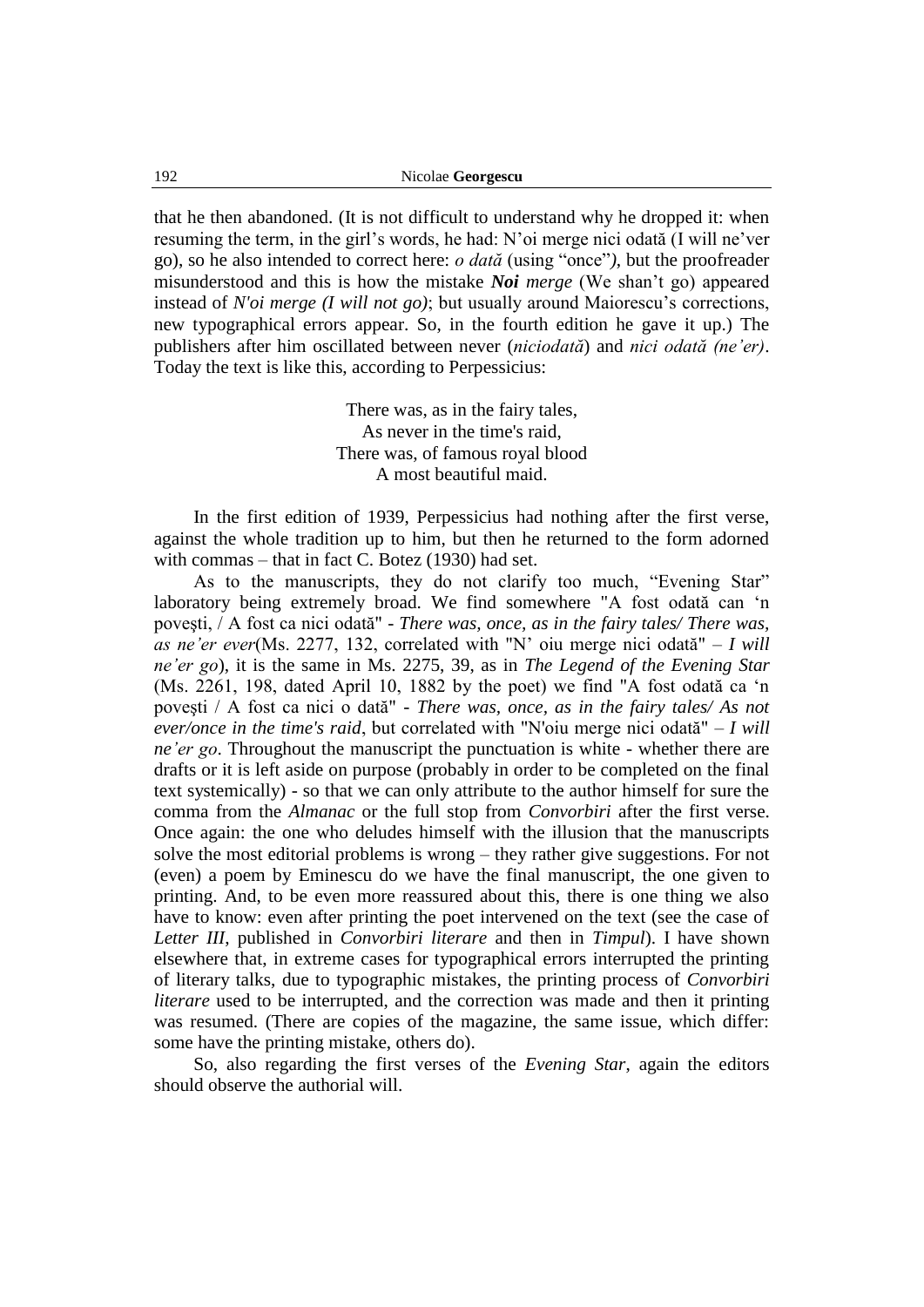What does it mean, in fact, this oscillation of forms and punctuation? Not much, one would say, writing evolved to simplified forms, *nici o dată, nici odată, niciodată* – *not ever/once, ne'er, never* whichever is easier to write. The Romanian language does not have a specialized term for the French "*jamais*" (for example the way in which nor German has) – and I think it's attempted its artificial creation. In our language, the theoretical "nicicând" (*not once*) failed to generalize (it refers to the future, not to the past).

The adverb "odinioară" (*formely*) is, on the other hand, quite complicated; but what an interesting noun-formation from the Latin *de una hora* - "in one of the hours", moments, instances: see, for example, "*într-o doară*", which is symmetric to it: *in una de hora* "in any hour, any minute", "randomly", "or whatever may be" - but not "bunăoară", *bona hora*, "a good moment" – for which, see the French *bonheur*, "happiness", except that there a pair of was created with *malheur*, "misery", from *mala hora,* while the Romanian language has not preserved *malus* (we have inherited a legal term for the idea of "bad": *reus,* which means *accused*; perhaps that the Thracian "mal" (*shore*) was too strong and could not be displaced, see *Dacia malvensis* and so many place names around *mal*: Mălureni, Malu Surpat, even Moldova, as demonstrated by Mr. Mihail Vinereanu, etc., etc.; in Romanian "ceasul rău" (*a bad moment*) is a Slavic-Latin mixture, it does not mean "misery", "malheure", but "bad luck", and it is also related to the fatidic moment or hour – and it does not have a pair in " ceasul bun" (*a good moment*). Thus, the expression "să fie într-un ceas bun" ("may you have good luck") seems singular and it is probably rebuilt on the cultured line: to be of good omen, etc. – since it also means something concerning luck: it seems that in our language the expressions pair–system has become unbalanced here because the rejection of the Latin *malus*, and, anyhow evil is not opposed to good, as in the phrase "e bine rău" (it's awfully good), where, etymologically, something or someone is *accused* of something good, very good). Unable to create the pair, *bunăoară* (*for instance*) has passed into the adverbs group. All these forms are disguised in writing, because we write phonetically (and well we do, of course ...) that is connected: *doară* for *d'oară*. But if we are curious to search, the Latin primary meaning is preserved, even for the man of an average solid culture, not only for linguists.

Thus, the multiple forms with the Romanian "dată" (*time*), may confuse the speakers and they tend towards a uniform script, "never" instead of "ne'er", just like in the case of "oară" (*time*). A scientific panic – I think – pushes the Romanian linguist to form words – concepts or to discover concepts where you would not expect as a philologist. For example, a good friend from this area of linguists is convinced that in the Romanian word "nimic" (*nothing*) lies the idea of absolute zero, of *kenos* from Greek. Not at all: nothing comes from "ne" and "mica" (a crumb, very small piece, "miette" in French), so nothing (rather "nimica") is not even a whole crumb, but less than a crumb. That is why it is said: "o nimica toata" (almost nothing), that is a very small bit, than all - so, something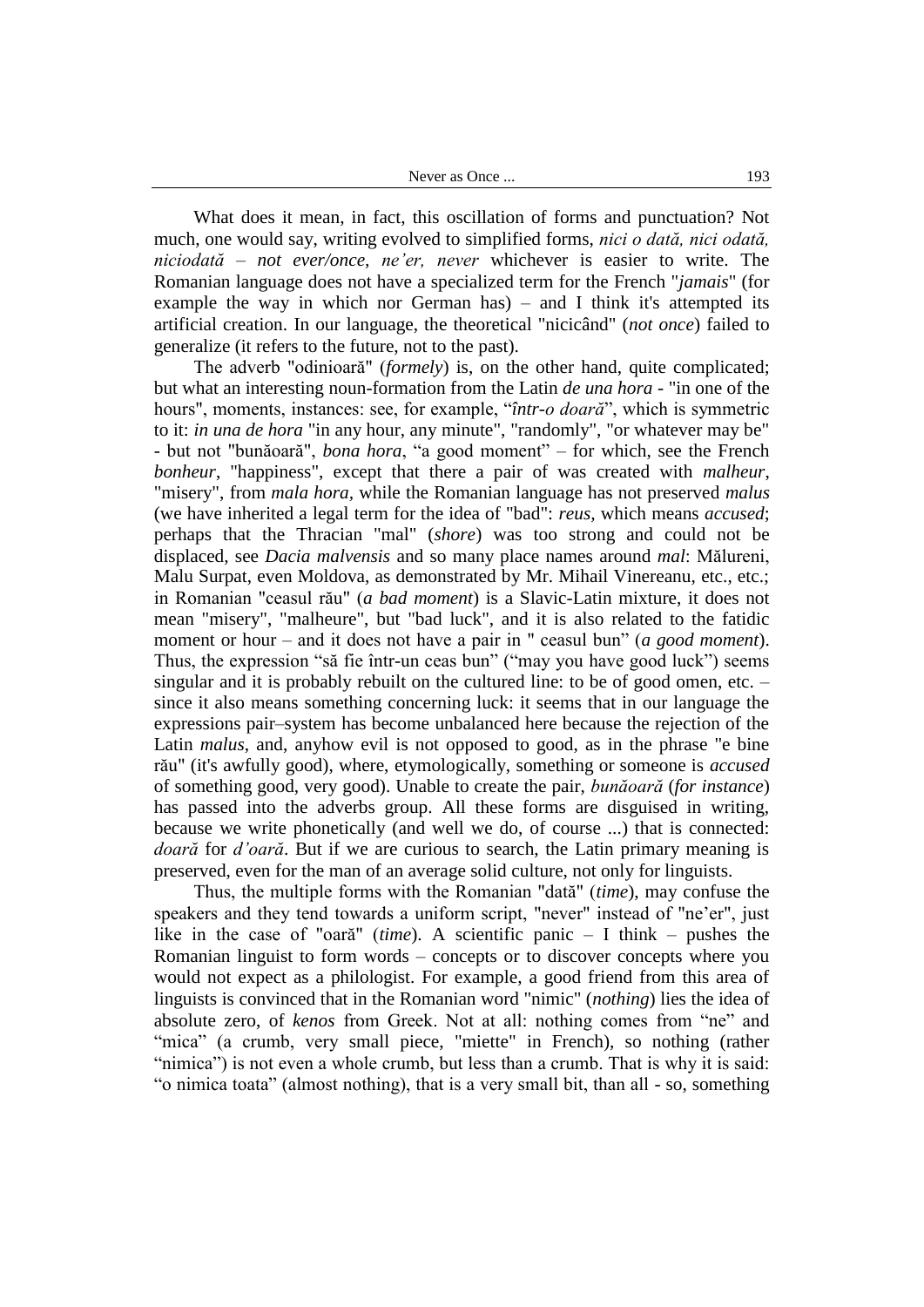however that can still be divided, not an atom (it is also said: *un nimic, nişte nimicuri - a scraping, scrapings*), language expressions appear to be aware of etymology). Space is fragmented for the language – and so is time: fragmented times and times ... But the linguist must do his centenary-long norm in reforms, otherwise he cannot explain evolution anymore, can he? ... To get out of this area of so pleasant digressions, we"ll say simply that we accept this writing, but ask to be told where it changed, so that we, the ordinary readers, would know.

As to commas, again the contemporary linguist can say that they only help to recreate the fairy-tale atmosphere, are desirable ... If so, why don"t the publishers put one more as follows: "an exquisite royal" because relatives are great, and kingly, is an apposition, wouldn"t be good to be pointed out? Here, however, no one makes it an apposition. It is not about kings like great people, great family members - but it is about the great kings, the kings of the world (maybe even in temporal sequence), those who have kingdoms, not simple kings from fairytales. This must be emphasized when reciting, so the author invites us to use special accents. The poem of Eminescu starts with "there was once", but it does not continue in the logic of a fairytale: "Once upon a time, there were a king and a queen, and they had a daughter, and so on", but it stops at a most beautiful maid, who was the only child of her *parents*, but, again: the parents are to be found among the saints and the stars.

I think that nobody judges so simply the "overture" (Lucian Costache) of "Luceafărul" (*Evening Star*) anymore*,* as they notice that the basic text, the one from *Almanac*, stands out among the editions. The poet does not create fairytale atmosphere, but he judges the fairytale and passes beyond it, surpasses it going towards profound philosophical meanings. The Academician Alexandru Surdu told us once, in the smoking room of the Academy Library, that, in the preamble of "Luceafărul" (*Evening Star*) he acknowledges the definition given by Hegel in the introduction to "Science of Logics": *being is nothingness* (I quote his words from memory "Das Sein, das reine Sein (...) ist das Nicht"); I can confirm that he would spell "Das reine Sein" exactly like "O prea frumoasă fată" (a most *beautiful maid*) afterwards. This presentation remained in my mind, and I found the text in the translation of D.D. Rosca:  $n$ , Being, pure being  $(\ldots)$  is, in fact, the void." (GWF Hegel: "Science of Logics" p. 62-63, passim; he apologizes to Mr. Alexandru Surdu as, "although I do not have the necessary instruments to approach the issue in the strict area of the philosophy, I write about these things "relying on him": I think I also do that to bring it to Eminescu himself"). You can find here the formula from the preamble of the Romanian fairytales, but it depends on how you read it. If I say "there was once", it means that it happened as it has never happened before or as it shall never happen afterwards, it happened only once; in French: *une fois comme jamais* – so it was, it did happen, but we do not know exactly when. To this end, "once" can be written (and understood) as *once, only one time,* as Titu Maiorescu wrote and understood it in his third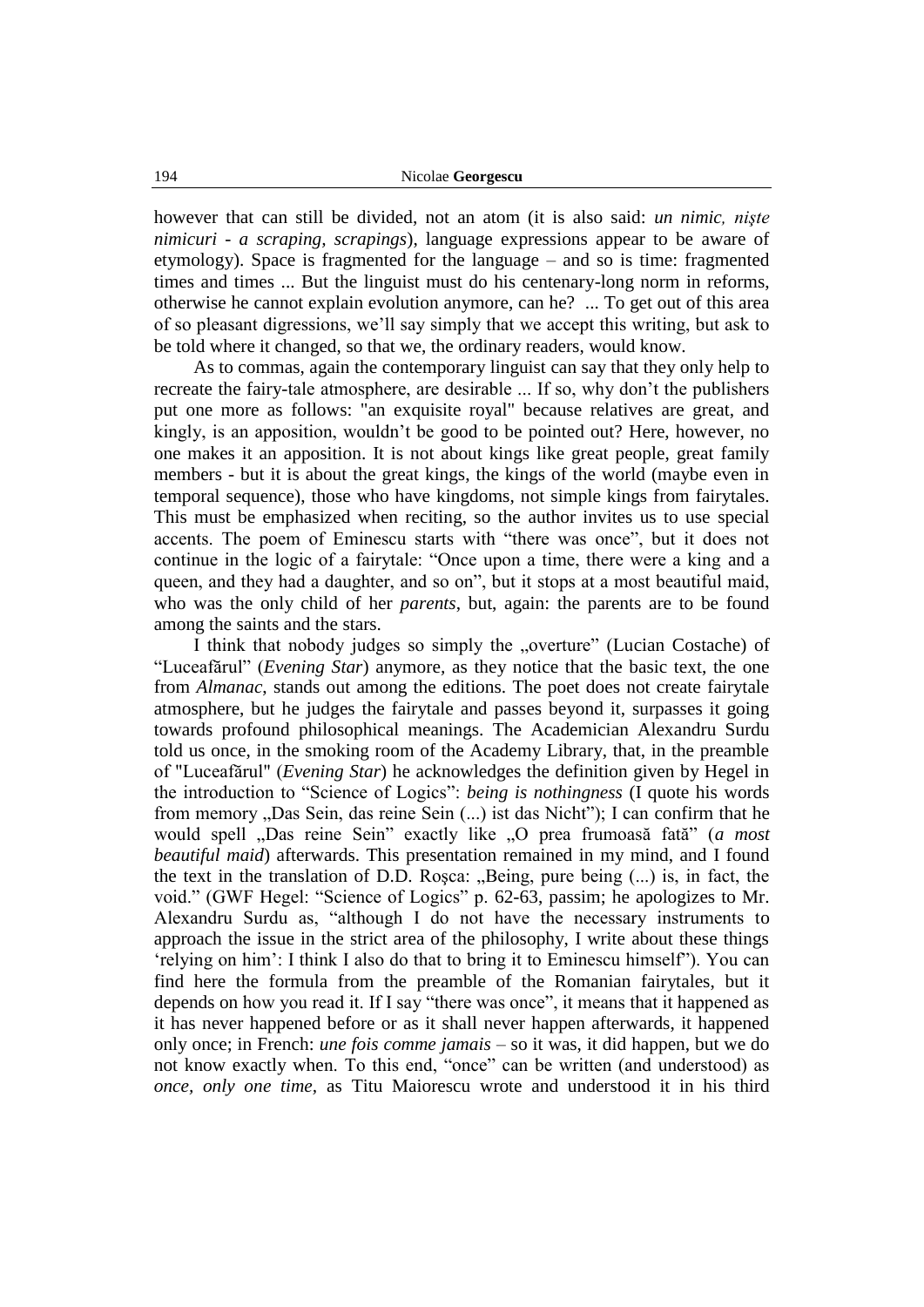Never as Once ... 195

edition. But, if you say as Eminescu did: *odată* ca nici *odată* (*once as not ever*), it means that you clearly deny *odată (once)*, it was/happened with no determiner, so it has never happened (in French: *jamais pas jamais*, in Greek: *topos – atopos, kronos akronos*). *Luceafărul* (*Evening Star*) wants to say that *once upon a time there was,* as in fairytales, it is possible to happen as in fairytales; it is emphasized when reciting *a fost* (*it was/happened)* as a certainty: indeed, as in the fairytales from our days, it happened once upon a time. The argument from *Convorbiri literare* seems to me firmer, and I compare it with the situation from *Te duci (You leave)*, verse 2: again, the firm argument from *Convorbiri* (refused though, by all the editors, one by one). But, besides this firm argument, it goes on with: it happened as it cannot happen, as it can never happen. But these events, this story, this myth … are/is real. (The fairytale goes ironically out of the paradox, emphasizing it as follows: "Că dacă n-ar fi nu s-ar povesti" (*As, had it never happened, we could never tell it.*).) It is/happened without being, as it did not fall in the Time. It was not/did not happen in the past, it will not be/happen in any future: that means that it can be/happen any time, even now. Moreover: this means it is continuous, these events are underway now, are happening now, have always happened and shall always happen, continuously springing, looking for … a time/ a "once" of their own.

To this end *Luceafărul* (*Evening Star*) is felt as *present*, and is *present* as a myth, i.e. we all live it, and it lives us all. (As at the end of the fairytale, with "Şi au trăit fericiţi până la adânci bătrâneţe, şi mai trăiesc şi azi, etc." (*And they lived happily ever after, and they still live, and so on and so forth*). Hyperion is continuously tempted to go down as a clayface and continuously restrains himself not to, as he has not the dimension of luck, i.e. he cannot be now and here, for this most beautiful girl: he may fall somewhere else (in time and space), he may find another girl, but not this one. He must let her look for him. But how is she going to recognize him among so many clay faces ("Ce-ti pasă ție, chip de lut dac' oi fi eu sau altul?" (*How much to you care, clay face, if it's me or another?*)) (with the original punctuation), how else unless by matching herself with somebody and ... invoking her luck?! Again to this end, ... the story writes about a girl who is not, but she is, she has no corporality, no time, she is only in our minds, a "virtual reality", a reasoning …

In a recently published book (Lucian Costache: *Mihai Eminescu. Eseuri deschise. Chipul de aer şi chipul de lut* (*Mihai Eminescu. Open Essays. The Air Face and Clay Face*), Ed. Tiparg, Piteşti, 2009), the author reads Eminescu with the original punctuation and forms and comes to similar conclusions. This book is a real encyclopaedia of Eminescu"s works, Mr. Lucian Costache consulting actively, for his analysis to "Luceafărul" (*Evening Star*), a really impressive bibliography. To the opening of the poem, he dedicates almost one hundred pages for a philological and stylistic analysis. Among the suggestions offered by him, I first quote this one, from Tudor Vianu: "it is a *niciodată* (*never*) neither of the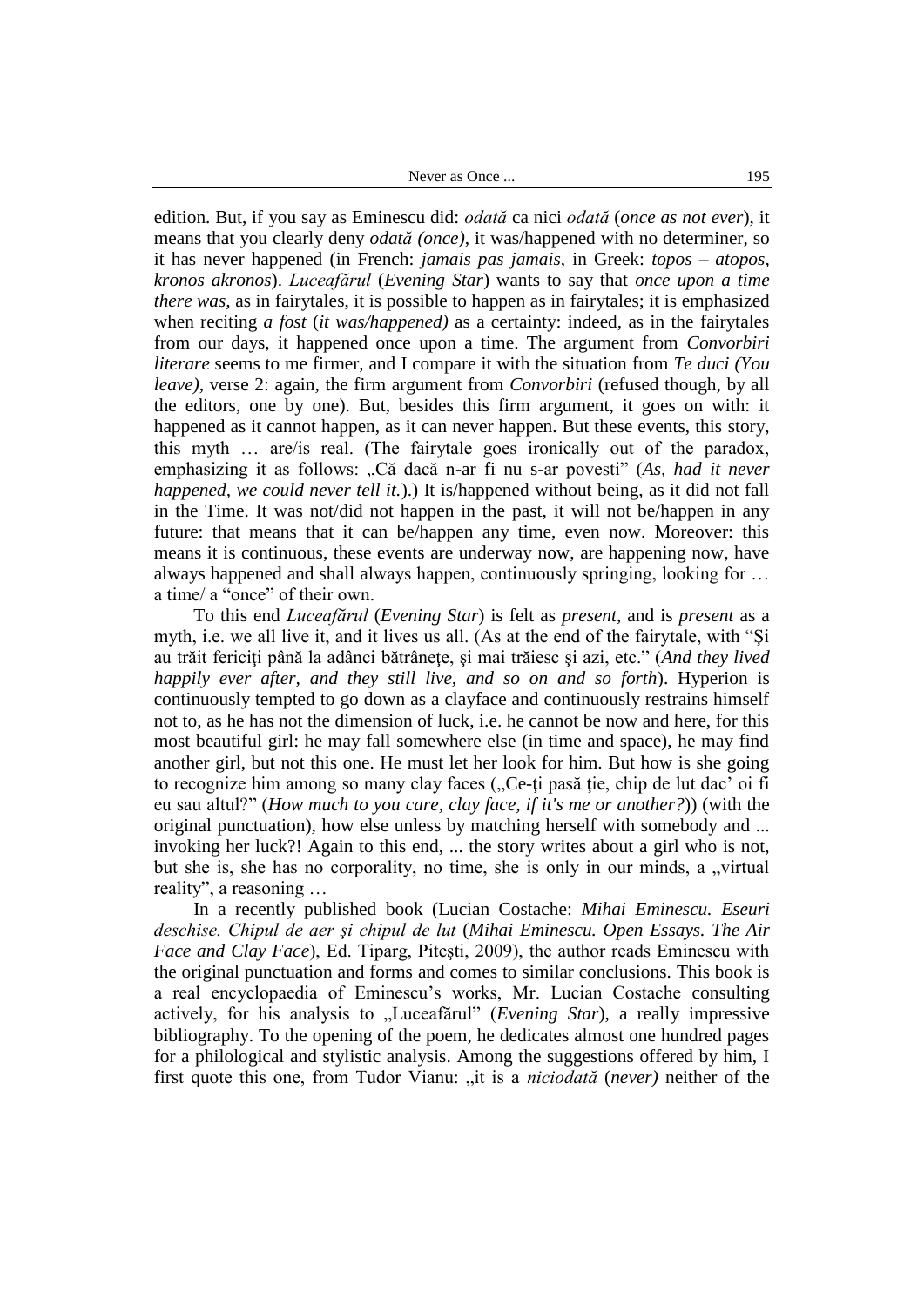past, nor of the future, but a *niciodată* (*never*) of the *fiction*; the above-mentioned formula wants to say that the narrated story belongs to imagination/illusion, not to reality, it is ethereal and cosmic". I would gladly read Vianu again, only that Mr. Lucian Costache sends me to a new edition (Junimea, 1974), while the study of Tudor Vianu appeared in 1930, before the edition of Perpessicius, so he could not quote the latter one, i.e. it was modernized after our norms, from nowadays. Thus, I will not confront them now, but I remind you that, in ancient times, they used to quote from Eminescu after the first sources, and the editions used to be printed with the necessary circumspection. (I found at Vianu several quotations even from *Convorbiri literare*, with the punctuation from there).

But we would not stop to "Luceafărul" (*Evening Star*). We find *odată (once)*  in many contexts in the works of Eminescu, for example in *Rugăciunea unui Dac (A Dacian's Prayer)*, v. 6: "Pe când pământul, ceriul, văzduhul, lumea toată / Erau din rândul celor, ce n-au fost niciodată" (*When the earth, the sky, the blue, the*  whole world / were from among those which have not been once)  $(C.L.,$  Sept.  $1<sup>st</sup>,$ 1879; in two previous manuscripts: *nici odată* (*not ever),* which is a proof that he studied the last form, the print form; at Titu Maiorescu: *nici-odată* in all the editions; for the rest, everywhere *niciodată*, the comma after *celor* (*among those which*) from C.L. is not kept anywhere), where we can find the same context: *a fi este a nu fi* (*to be is not to be*), except that those which "were" stayed this way, identical with themselves, in the uncreated world, and were waiting to become beings, faces, and realities. If we overlook the manuscript forms (as the common sense actually urges us), we have the clear situations in the printed forms: "a fost ca nici odată" (*there was once as not ever was*) *Luceafărul* (1883) – "n-au fost niciodată" (*they have never been*), *Rugăciunea unui Dac* (*A Dacian's Prayer*) (1879; the Eminescu"s comma is very necessary here, as it clearly separates the quasi-identical categories: *celor, ce* (*among those, which*) and *cele, care (those, which)* are not the same, those which, they, but *unele (some)* as compared to *altele (others)*). To this end (*Rugăciunea unui Dac*/*A Dacian's Prayer*), never is "jamais" and shows the continuous time, undifferentiated, before the creation. One cannot say *nici odată* (*not ever*) about concepts which exist and only wait to enter the world.

Again in 1879, in *Despărţire* (*Separation*): "Să fie neagră umbra în care-oi fi perit / Ca şi când niciodată noi nu ne-am fi găsit" (*Be it black the shadow in which I had disappeared / As if we had never found each other*) – identical situation: *nici odată* (*not ever*) for three times in the manuscripts, *nici-odată* (*ne'er*) at Titu Maiorescu, *niciodată* (never) in the first printed work. (What other clearer proof do we need to understand that he used to study the forms in the manuscripts, to decide about them in the final text?). The hypothetical situation from the argument has the same meaning *niciodată* – "*jamais*".

We illustrate this with "Strigoii" (*Ghosts*): ..... Si fost-ar fi mai bine / Ca niciodată"n viaţă să nu te văd pe tine" (*And it may have been better / for me, to*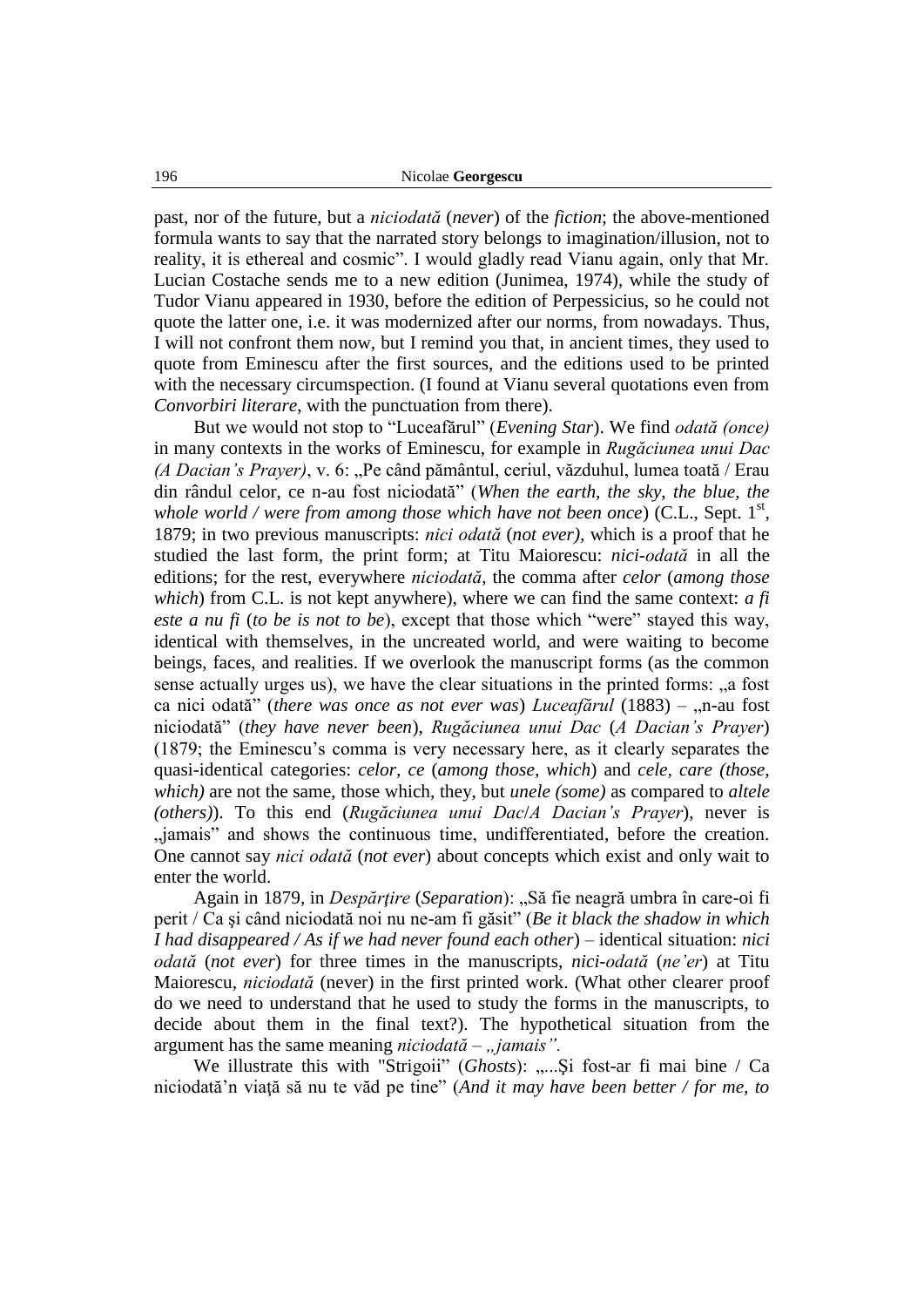| Never as Once | 197 |
|---------------|-----|
|---------------|-----|

*never ever have seen you in my life*), as we have an expression, probably a loaned translation from French: "jamais de ma vie".

There is also a context which we would like to invalidate the abovementioned statements.

We are talking about *Sonet (Trecut-ai anii)* (*Sonnet* (*The Years Have Passed*)), the first two verses, reproduced as follows nowadays:

> Trecut-au ani ca nouri lungi pe şesuri Şi niciodată n-or să vie iară (*Years went passing by as long veils(=clouds) over the plains, And they will never ever come back*)

I read in MLR Edition the test established by Petru Cretia, who explains, in a separate study, why he preferred the form *nouri* (*veils*) from the manuscript [for *clouds*]. Indeed, it harmonizes more elegantly than the classical form [*clouds*] from Maiorescu Edition (the first print work; here, the editor does not put a hyphen, but uses two words, as in the preamble of *Luceafărul* (*Evening Star*):

> Trecut-au anii ca nori lungi pe şesuri Şi nici odată n"or să vie iară (*Years went passing by as long clouds over the plains, And they will never ever come back*)

The manuscript form provides similarities especially for the nouns: *years* and *veils,* both not articulated. But the disagreement with the title is still there: "Trecut-au *anii*" (*The Years Went Passing By*). This appears only in the first print work. The manuscripts did not contain it. The one who gave it (Eminescu or Maiorescu) must have had in view the articulated form which repeats: *anii* (*the years*). There are 7 versions of this sonnet in Eminescu's manuscripts, each of them very much worked, and the final (i.e printed) text takes something from each of them. They are not first hand. It is clear that the author weighed properly each detail until he found the right form. But, in the choice made by Petru Creţia for "ani ca nouri" (*years like veils*), the 2nd verse is *Şi nici o dată n'or să vie iar* (*And they will not ever/once turn back*), as seen in Mss. 2260, 150 (deciphered by Perpessicius *niciodată* (*never*), linked, maybe intuitively or absent-mindedly). *Nici o dată* (*not ever/once*) is repeated in Mss. 2261, 237, this time written even by Perpessicius this way. We are not interested in the oscillation *nici o dată niciodată* (*not ever/once - never*). It is more important that we have *nici odată*  (*not ever*) in other forms.

After all, what does this poem want? At Eminescu, *Sonetele* (*Sonnets*) are fixed forms of incantation poetry, they raise the spirits, conjure, they remind us of *enigmas, superstitions* (*ghicitori, eresuri*). Here, the negation is strongly underlined